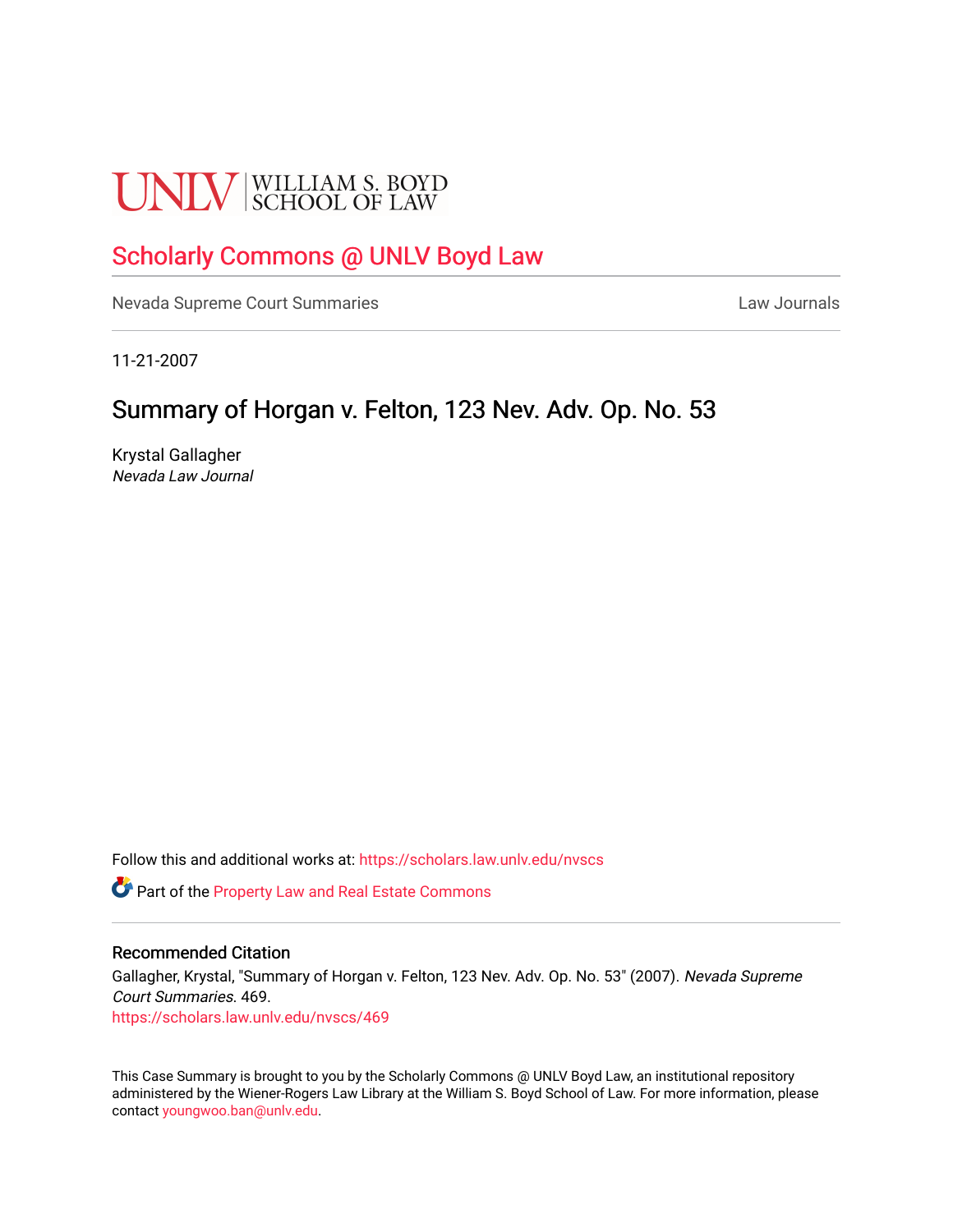*Horgan v. Felton***, 123 Nev. Adv. Op. No. 53 (November 21, 2007)[1](#page-1-0)**

#### **PROPERTY– ATTORNEY FEES**

#### **Summary**

 This opinion focuses on the district court's judgment awarding attorney fees as damages in a suit to quiet title. The Court reexamines their decision in *Sandy Valley*  Associates v. Sky Ranch Estates<sup>[2](#page-1-1)</sup> and restates the rule set forth in that case.

#### **Disposition/Outcome**

Affirmed in part and reversed in part.

#### **Factual and Procedural History**

 This case was brought forth by several homeowners in Glenbrook, Nevada (collectively referred to as the "Horgan group"), seeking declaratory relief and to quiet title on a recreational beach easement identified as Golf Links Road. This road provides access to the homeowners' residences and to the beach. The defendants include Daiss, Jepsen Properties, and the Biggs, whose parcels are benefited by the recreational beach easement, and the Feltons, whose property does not benefit from the easement. Daiss owns the recreational easement.

 The Horgan group sought a declaration that they were the owners of Golf Links Road. They also sought an order that Daiss and the Felton remove improvements and an order requiring that Daiss and the Feltons re-grade and repave the road. The district court held that the Horgan group, and their predecessors, have continuously used the recreational easement and their right to the recreational easement has not been extinguished. The court further held that the original grantor's reservation runs with the land and set forth rules pertaining to the use of the easement. The court awarded attorney fees in favor of the Horgan group. The parties appealed and cross-appealed.

#### **Discussion**

The Court sets forth the following issues to be determined:

- 1. "Whether Jepsen Properties and the Biggs extinguished a portion of the recreational easement;
- 2. Whether the right to promulgate rules concerning the reasonable use of the recreational easement under the deed survived the grantor and vested in the servient tenants;
- 3. Whether the district court has rulemaking authority under the deed; and
- 4. Whether attorney fees are appropriate in this case."<sup>[3](#page-1-2)</sup>

<span id="page-1-0"></span> 1 By Krystal Gallagher.

<span id="page-1-1"></span><sup>&</sup>lt;sup>2</sup> 117 Nev. 948, 35 P.3d 964 (2001).

<span id="page-1-2"></span><sup>3</sup> 123 Nev., Adv. Op. 53, p. 4-5 (November 21, 2007).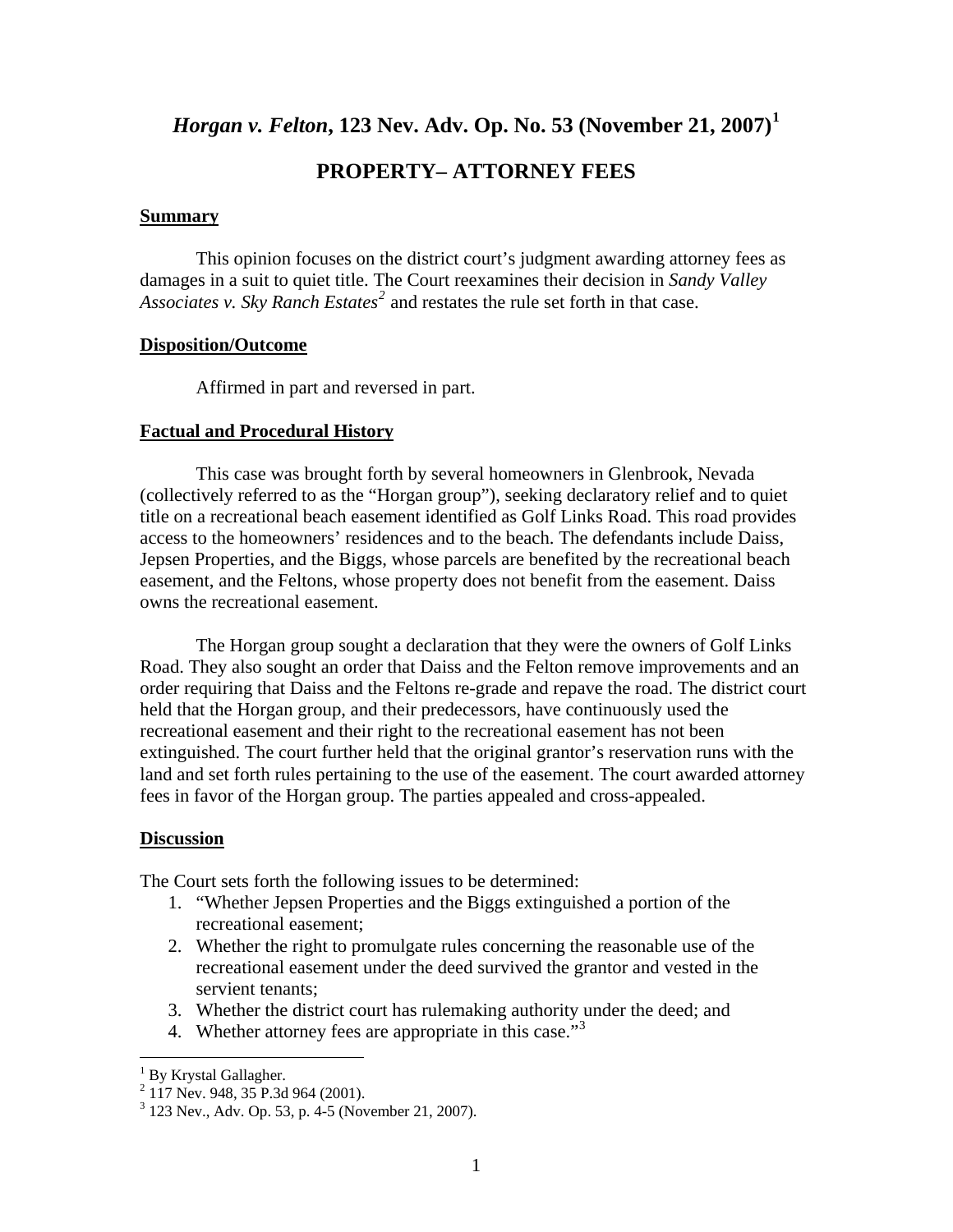The Court finds Jepsen Properties and the Biggs did not extinguish a portion of the recreational easement by adverse use. The record does not show "Jepsen Properties and the Biggs adversely, continuously used any portion of the recreational easement over the required five-year prescription period."<sup>[4](#page-2-0)</sup> Therefore, they failed to extinguish any part of the easement. The Court reasons that most of the properties are vacation homes and since they are not occupied on a year round basis, they could act to exclude Horgan group from using the easement. The Daiss group attempted to exclude the Horgan group by installing sprinkler systems, landscaping, and fences on or across the bluff the Horgan group used to get to the recreational easement. However, the Horgan group was still able to access, and make use of, the easement by climbing over or walking around the fences.

 Jepsen and the Biggs argue the rulemaking authority of the servient landowner was reserved to only the "first part" based on the language of the grant. The Court disagrees and holds that the burden of an easement is appurtenant and the rights or obligations of servitude are tied to ownership or occupancy, not an individual. However, the deed did not provide the district court with rulemaking authority. Therefore, the Court holds the district court erred in promulgating specific rules for the use of the easement and reverses that portion of the district court's decision. "The district court has no rulemaking authority under the deed in the first instance."<sup>[5](#page-2-1)</sup>

 The issue the Court looks most closely at is whether attorney fees as special damages are appropriate. The Court states that attorney fees are generally not recoverable without a statute, rule, or contractual provisions that states otherwise. An exception is that district courts may award attorney fees as special damages in some circumstances. The Court takes the opportunity to clarify the language in *Sandy Valley Associates v. Sky*  Ranch Estates,<sup>[6](#page-2-2)</sup> which the Horgan group uses as support for their award of attorney fees.

 In *Sandy Valley*, the Court stated, "an award of attorney fees is permissible, but not mandatory, when a property owner litigates to remove a cloud on title."<sup>[7](#page-2-3)</sup> This rational partially relied on *Summa Corp. v. Greenspun* (Summa I),<sup>[8](#page-2-4)</sup> where the Court affirmed the award of attorney fees because the cause of action was brought to remove a cloud upon title. The Court clarifies that the actual holding of Summa I is that a "plaintiff may recover as damages the expense of legal proceedings necessary to remove a cloud on the plaintiff's title."<sup>[9](#page-2-5)</sup>

The Court points to the Restatement (Second) of Torts § 633, which defines recoverable pecuniary loss as support for the majority rule that attorney fees qualify for special damages in action for slander of title to remove clouds from title. The Court reverses the district court's award of attorney fees in this case because "no authority appears to support the proposition that attorney fees are available as special damages in a

 $\overline{a}$ 

<sup>4</sup> 123 Nev., Adv. Op. 53, p. 4-5.

<span id="page-2-1"></span><span id="page-2-0"></span> $<sup>5</sup>$  *Id.* at p. 5.</sup>

<span id="page-2-2"></span> <sup>117</sup> Nev. 948, 35 P.3d 964 (2001).

<span id="page-2-3"></span> $^{7}$  123 Nev., Adv. Op. 53, p. 9 (citing Michelsen v. Harvey, 110 Nev. 27, 30, 866 P.2d 1141, 1142 (1994)).

<sup>8</sup> 96 Nev. 247, 607 P.2d 569 (1980).

<span id="page-2-5"></span><span id="page-2-4"></span> $9$  123 Nev., Adv. Op. 53, p. 11 (citing Wright v. Rogers, 342 P.2d 447 (Cal. Dist. Ct. App. 1959) and Dowse v. Doris Trust Co., 208 P.2d 959 (Utah 1949)).